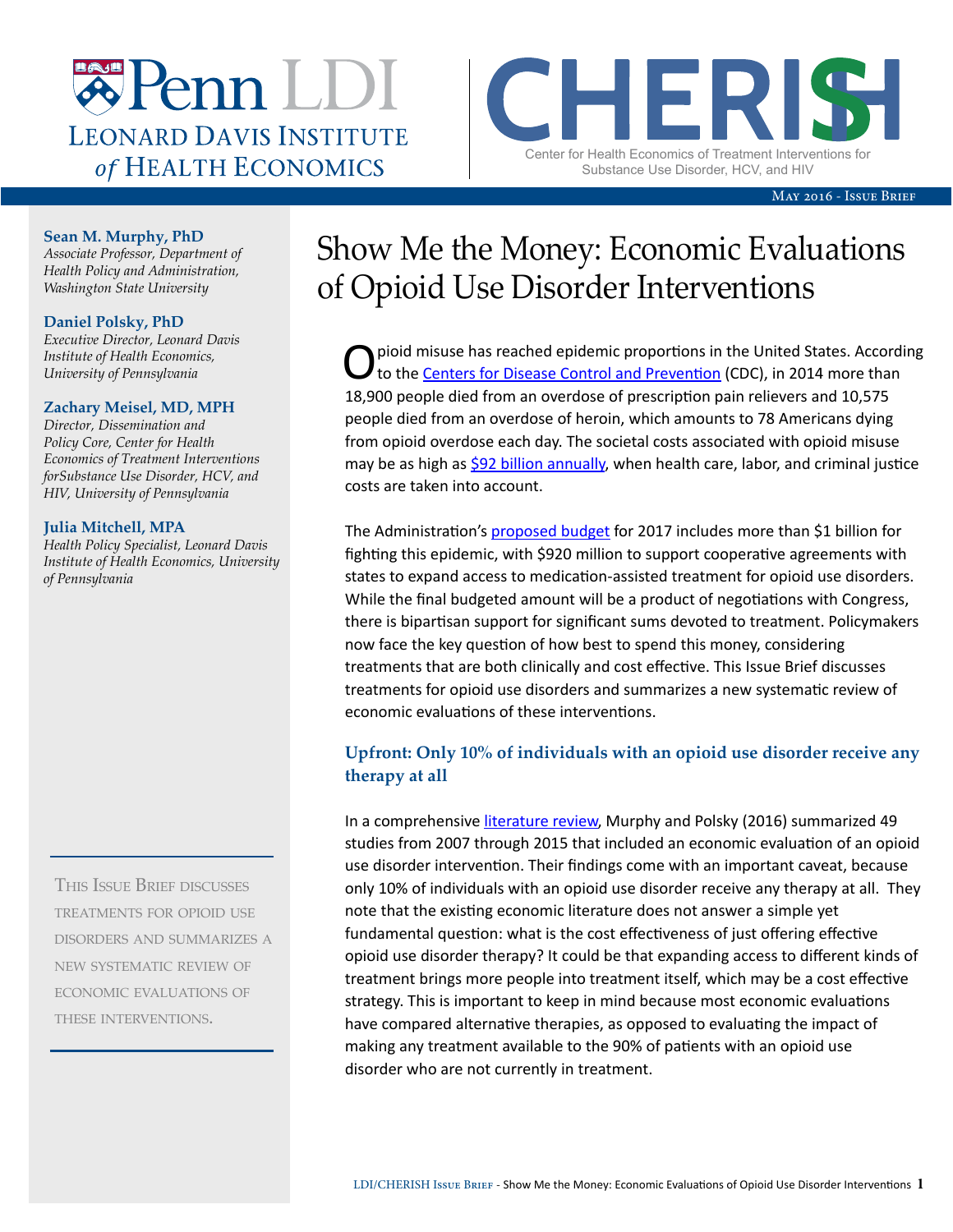Despite higher outpatient or prescription costs, pharmacotherapy for opioid use disorders is associated with lower TOTAL HEALTH CARE COSTS.

## **Opioid use disorder therapies: What's effective**

Effective interventions for opioid use disorders are available and fall into two broad categories: psychosocial and pharmacological. Psychosocial therapies include cognitive behavioral therapies, relapse prevention, contingency management (reinforcing desired behaviors and not reinforcing undesired behaviors), and motivational enhancement. These therapies can be used by themselves or in combination with pharmacological therapy.

Pharmacotherapies vary in the degree to which they mimic, or block, the euphoric effects of opioids. Methadone, a long-acting opioid, activates opioid receptors in the brain, reducing pain, cravings, and withdrawal symptoms without producing the full euphoric effects of illicit or prescription opioids. Buprenorphine, a partial opioid agonist, activates opioid receptors in the brain to a lesser extent, which minimizes the symptoms of withdrawal and cravings. Maintenance therapy with methadone or buprenorphine is widely regarded as an effective form of therapy. Both can also be used to assist with short-term detoxification (medically-supervised withdrawal). Because they are controlled substances with the potential for abuse, they are highly regulated. Although not commonly used in the United States, injectable heroin is another form of pharmacotherapy used in Canada and the United Kingdom for opiate dependent persons who do not benefit from or cannot tolerate other opiate replacement treatments.

In contrast, antagonists, such as naloxone and naltrexone, block opioid brain receptors and have the advantage of being non-narcotic and non-addictive. Because antagonists block these receptors, they can cause withdrawal symptoms if taken by an individual physically dependent on opioids. Naloxone is used as a rescue medication for opioid overdose and is not used alone in the treatment of opioid dependence. Naloxone is typically combined with buprenorphine to reduce the likelihood that buprenorphine will be diverted (illicit drugs being used for illicit purposes) or misused.

Providers have varying abilities to prescribe these pharmacotherapies to treat opioid use disorder. Buprenorphine is only available by specially trained and licensed physicians and methadone is only available at specialty clinics. In contrast, naloxone and naltrexone can be prescribed by any provider who is licensed to prescribe medications. Additionally, naloxone can be administered by non-medical personnel and, in some states, is available at pharmacies without a prescription.

Given that policymakers must make decisions on how to allocate scarce resources, evidence of effectiveness for the treatment of opioid use disorder is not enough nor should it be. Economic evaluations can provide evidence to help guide decisions to allocate public resources efficiently and effectively.

## **New systematic review finds pharmacotherapy is associated with lower total health care costs**

In their review, Murphy and Polsky found that 30% of the studies focused on comparing health care use and costs associated with different kinds of treatments.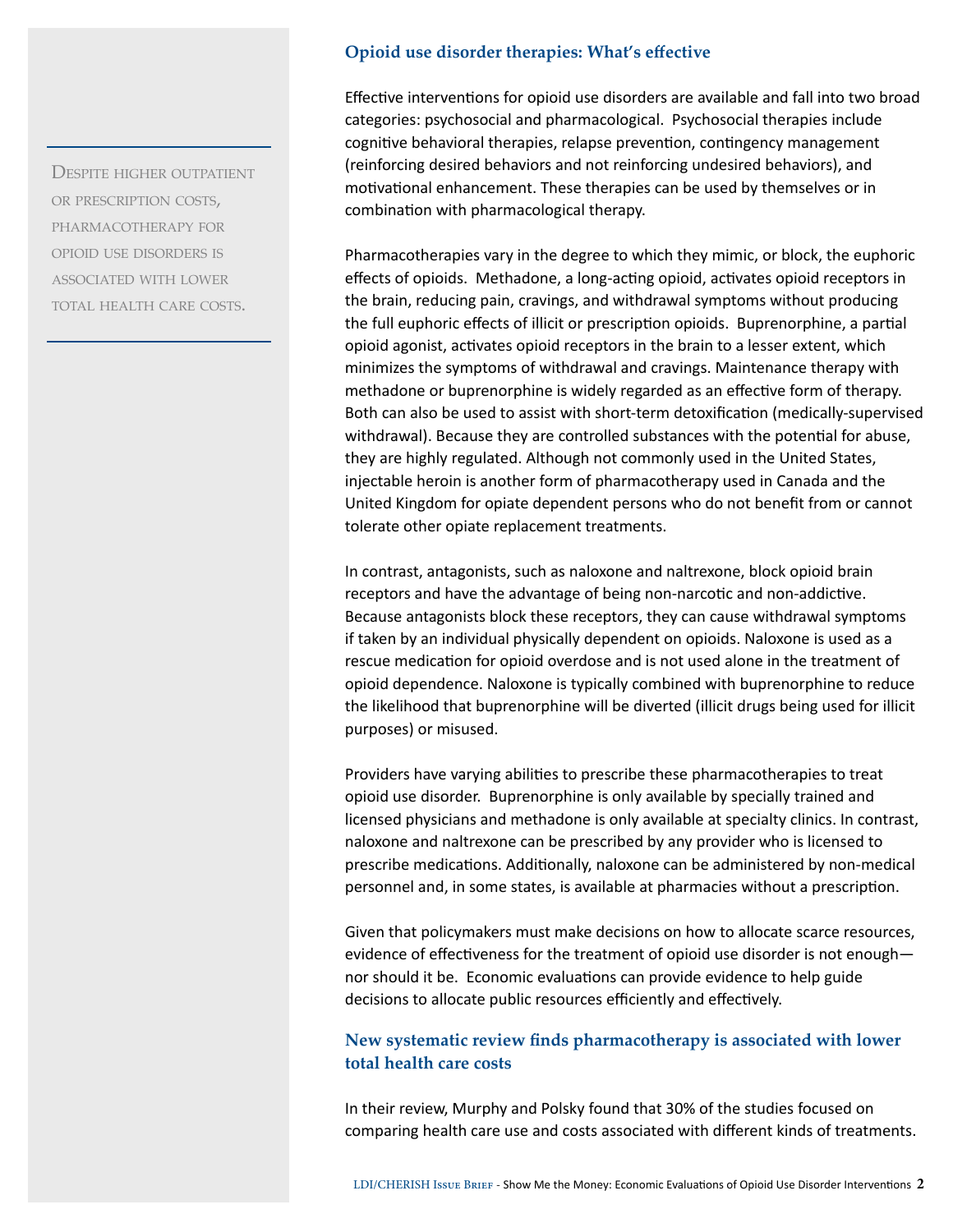Evidence that MMT is **ECONOMICALLY** advantageous is strong; economic evidence on BMT is limited but promising.

Overall, they found that in spite of higher outpatient or prescription costs, pharmacotherapy for opioid use disorders is associated with lower total health care costs, primarily due to lower utilization of high-cost services such as emergency department (ED) visits and inpatient care.

• A study comparing health plan beneficiaries on MMT with those receiving non-methadone outpatient treatment found that patients on MMT had lower health care costs (\$7,163 in 2004 USD) than patients with two or more non-methadone outpatient visits (\$14,157) and patients with zero or one non-methadone outpatient visits (\$18,684). The relatively low cost for MMT patients was due to fewer ED and primary care visits, and fewer inpatient stays.

Studies comparing different pharmacotherapies show that methadone maintenance therapy (MMT) patients tend to use more health care resources and have higher health care costs than patients receiving buprenorphine-naloxone maintenance therapy (BMT), at least in the short-term (six months).

- One study also showed at six months post treatment, MMT patients were significantly more expensive than patients being treated with oral naltrexone and extended-release naltrexone.
- A number of studies compared total health care costs of different BMT approaches and dosage forms. Patients receiving BMT and psychosocial therapy had similar costs to those receiving psychosocial therapy only, and lower costs than those receiving little or no treatment. Other studies found lower costs associated with buprenorphine-naloxone film versus tablets, and improved retention in treatment for high-dose versus low-dose buprenorphine-naloxone patients, with no increase in total health care costs.

## **MMT and BMT are cost effective by US standards for treatments, although evidence for BMT and naltrexone is more limited**

Policymakers are keenly interested in cost offsets, in terms of both health care and criminal justice-related costs, but also want to know what these scarce resources are buying in terms of outcomes. Murphy and Polsky reviewed 30 studies that addressed both the costs and benefits of pharmacotherapy. A key challenge in translating cost-benefit and cost-effectiveness research for policymakers is how to standardize outcomes, which can encompass abstinence rates, opioid-free days, quality of life measures, and benefit-cost ratios. The most frequently used measure is the quality-adjusted life-year (QALY), which standardizes outcomes across conditions and treatments. A traditional, though informal, US threshold for a cost effective intervention has been \$50,000 per QALY gained, although \$100,000/QALY has become more accepted recently.

By the \$50,000 per QALY standard, multiple studies found that MMT and BMT would be considered cost effective relative to no pharmacotherapy. However, other studies calculated much smaller incremental cost-effectiveness gains. Relative to MMT, extended-release naltrexone had a cost-effectiveness ratio of \$72 (in 2014 USD) per opioid free day. Relative to naltrexone, BMT had cost-effectiveness ratios less than \$50 (in 2004 USD) for a host of primary outcomes, including heroin abstinence and days to relapse. But the authors stress that there are no accepted standards upon which to judge these alternate values.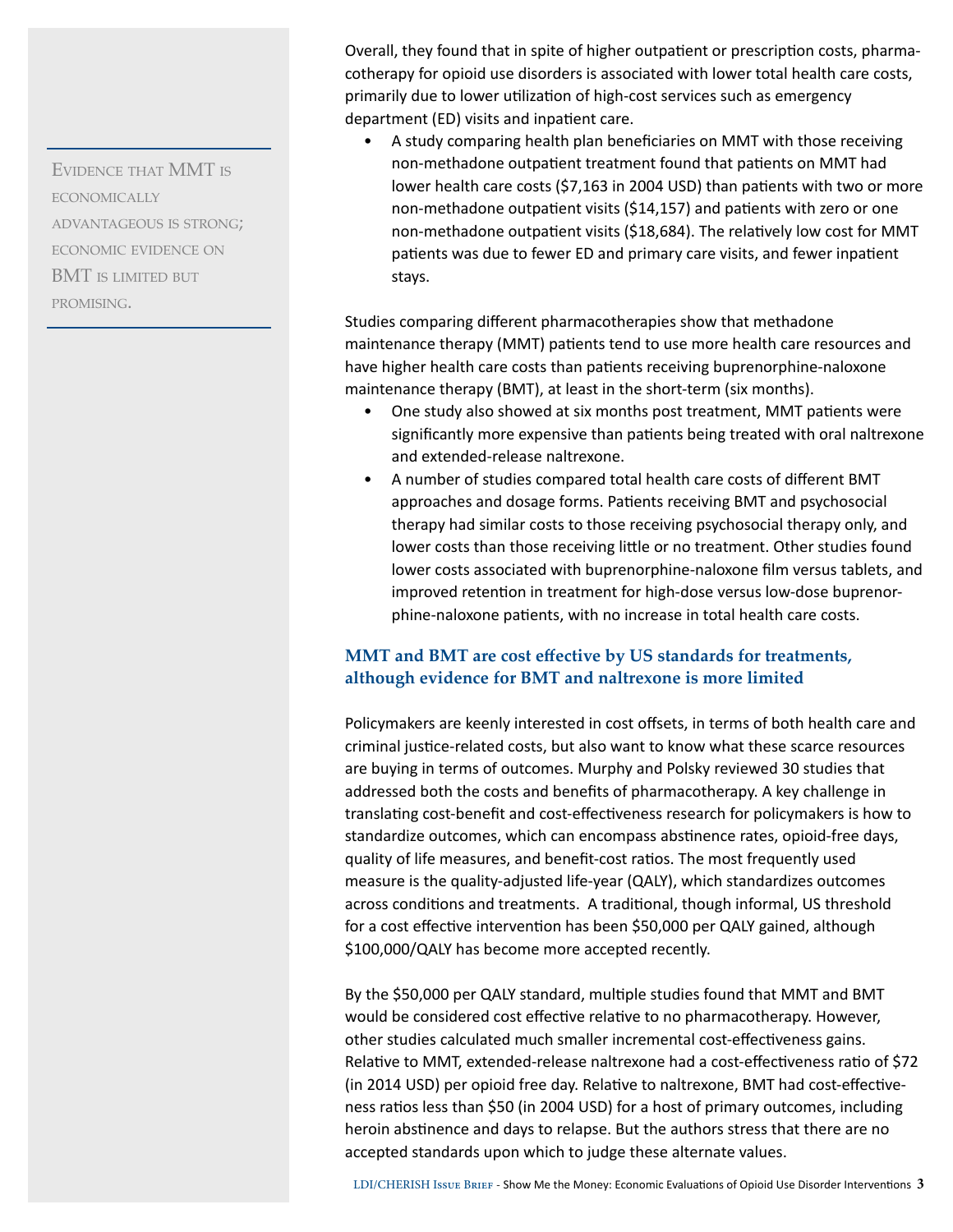# **MMT may be more cost effective than BMT, but both are better than no pharmacotherapy**

Twelve studies focused on MMT, relative to residential therapy or outpatient non-pharmacological treatments, and two others assessed MMT or BMT relative to an outpatient non-pharmacological alternative. Several studies compared MMT with other pharmacological therapies, including injectable heroin and naltrexone.

- Cost-effectiveness and cost-benefit studies comparing MMT and BMT generally favored MMT, but both are cost effective relative to no treatment or drug-free treatment. A study of Medicaid patients found that those receiving either BMT or MMT were 50% less likely to relapse than those receiving behavioral treatments only. MMT and BMT patients had mean monthly health care costs that were \$184-\$191 less than those receiving behavioral treatment only.
- In one study using modeling to predict cost-effectiveness, extended-release naltrexone was predicted to be more effective, and also more costly, than MMT and BMT.
- Overall, abstinence rates were statistically similar for BMT and MMT, but MMT was less expensive. MMT had better six-month patient retention rates than BMT, but BMT was more effective in terms of detox rates. MMT was more cost effective than BMT in terms of opioid-free days.
- In one Canadian study injectable heroin was found to be more cost effective than MMT, but a UK study found that injectable heroin was slightly less cost effective than injectable methadone. Of note, the savings attributed to injectable treatments were associated with the criminal justice system; injectable forms of both heroin and methadone were cost ineffective from the National Health Service perspective.
- In studies comparing BMT with no treatment, short-term detoxification, and naltrexone alone, the results generally favored BMT.

# **Limited cost-effectiveness evidence on contingency management, other implementation strategies**

Two studies looked at the cost effectiveness of contingency management (CM) with prizes or vouchers as an add-on to usual treatment for patients with opioid use disorders. Both used the longest duration of abstinence and the number of negative urine samples as outcome measures, and calculated incremental cost effectiveness as \$212 per week of abstinence and \$156 per negative urine sample. Murphy and Polsky stress that there are no generally-accepted cost-effectiveness thresholds for outcomes of this sort. A [recent article](http://www.sciencedirect.com/science/article/pii/S0376871616000491) by the same authors assessed an internet-delivered CM intervention for substance use disorders, and found that it was likely cost-effective based on the clinical outcome of abstinence.

A few studies looked at the cost effectiveness of implementation strategies. One study found unobserved dosing of BMT was more advantageous than observed dosing, because it was found to be less expensive with no significant differences in days of heroin use, quality of life, or psychological state. Another study found MMT programs that were highly concordant with clinical practice guidelines were more expensive, on average, than less concordant programs but were more effective with regard to therapy sessions completed, abstinence and quality-of-life scores.

The authors find that the economic evidence on BMT and naltrexone treatments is limited. However, the results are promising for BMT, as WELL AS FOR CONTINGENCY management approaches and certain therapy implementation strategies.